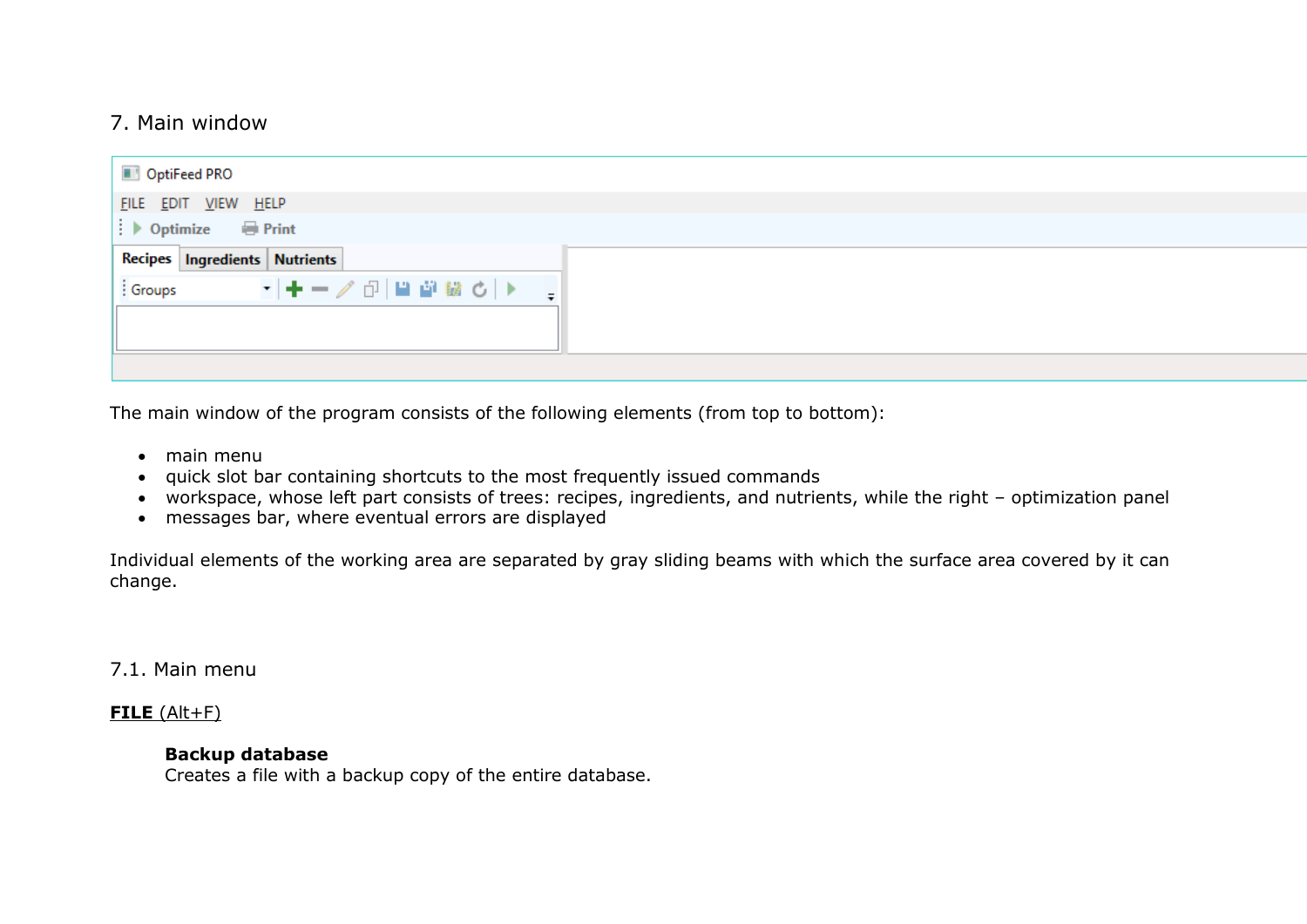## **Restore database from backup**

Recreates database from file with backup.

## **Restore database to factory state**

Restore the database to the factory settings, i.e. deletes all data created by the user, leaving only the sample data provided with the program.

**Exit** (Alt+F4) Closes the program.

## **EDIT** (Alt+E)

## **Nutritional recommendations**

Opens a window for editing (i.e. modification and deletion) of nutritional recommendations.

## **Animals groups**

Opens a window for editing (i.e. modification and deletion) of animals groups, production groups, and production phases.

## **Ingredients groups**

Opens a window for editing (i.e. modification and deletion) of ingredients groups.

## **Nutrients groups**

Opens a window for editing (i.e. modification and deletion) of nutrients ingredients groups.

## **Nutrients units**

Opens a window for editing (i.e. modification and deletion) of nutrients units.

## **Language**

Allows for change of user interface language. Requires program restart.

## **Currency**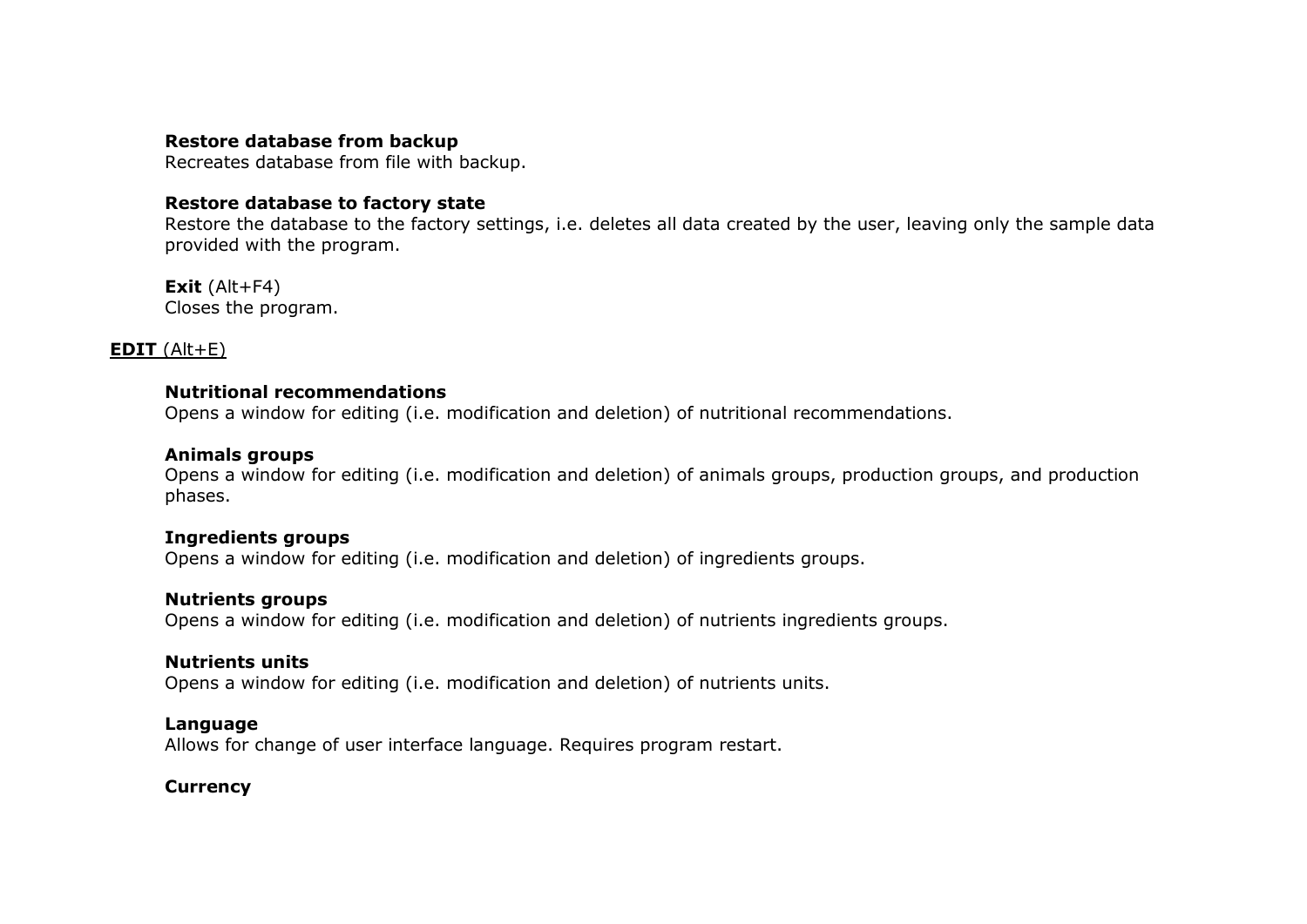Allows for change of currency symbol. It can be selected from the drop down list or you can enter your own. Requires program restart for the full effect.

### **VIEW** (Alt+V)

#### **Standard**

Switches on standard (complete) system of the program main window.

### **Optimization**

Switches on program main window, in which optimization panel occupies the entire working area.

#### **Recipes**

Switches on a program main window, in which recipes tree occupies the entire working area.

### **Ingredients**

Switches on a program main window, in which ingredients tree occupies the entire working area.

#### **Nutrients**

Switches on a program main window, in which nutrients tree occupies the entire working area.

#### **Animals groups**

Allows for selection of animals groups for which the specific ingredients and nutrients will be shown.

## **HELP** (Alt+H)

**Help** (F1) Opens this file with the help of program.

## **About**

Opens a window containing basic information about the program.

## **Version history**

Opens a window containing program update history.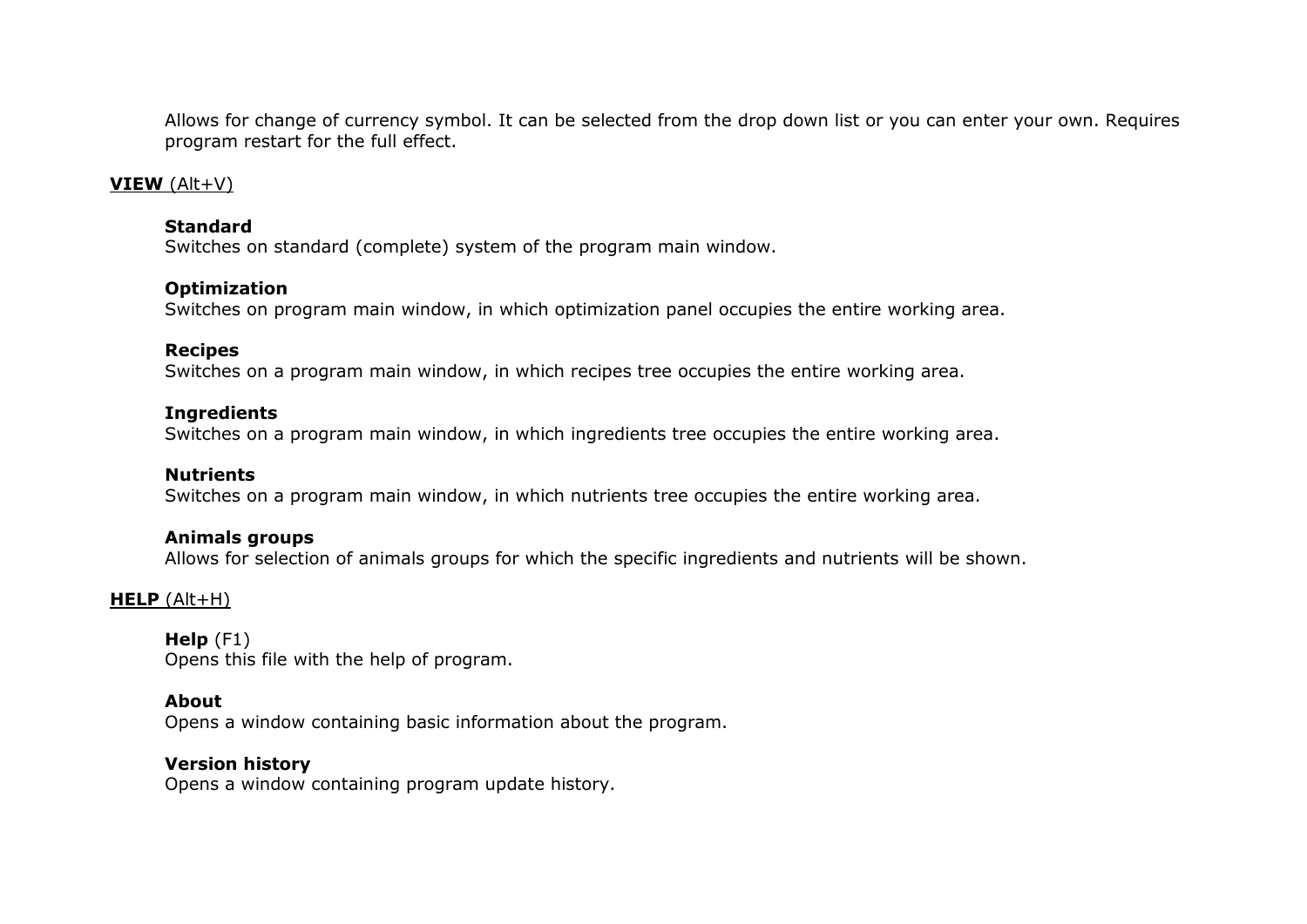## **License**

Opens a window for obtaining and entering, downloading or verification of license key.

## 7.2. Recipes

Recipes tab contains tree of all your feed recipes. This tree will be empty until you create your first recipe.

Recipes may be organized (grouped) in three ways, which is determined by selection list located in the left side of the quick slot bar:

 Groups (default mode) – in this mode the recipes are organized in a tree, wherein animals groups are found on the first level, production groups are on the second level, and only recipes are on the third level.



 Creation dates - in this mode the recipe are organized in a tree, wherein the dates of creation of recipes is on the first level, and only recipes are on the second level.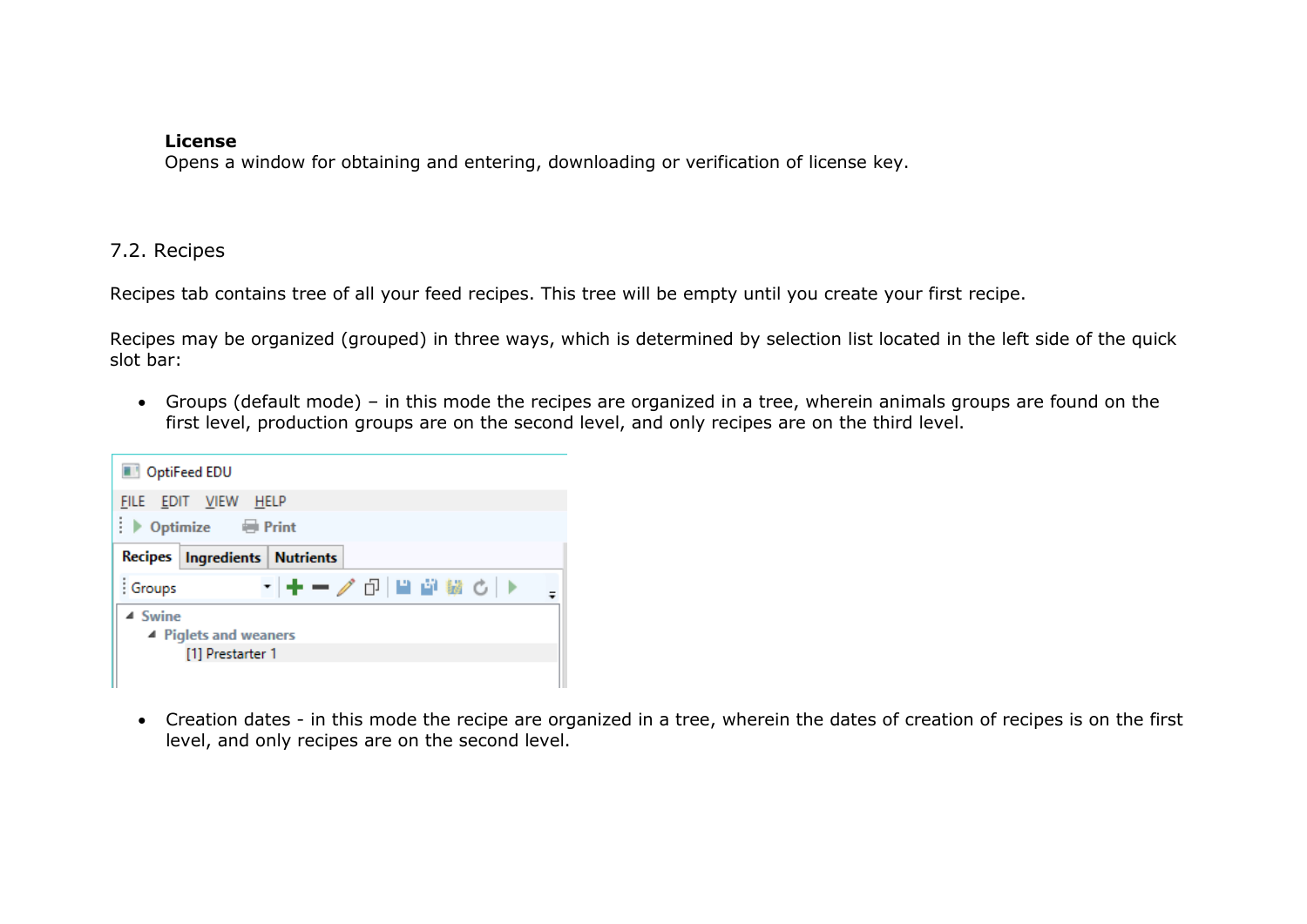| <b>DISPUTED OptiFeed EDU</b> |                                           |
|------------------------------|-------------------------------------------|
|                              | FILE EDIT VIEW HELP<br>▶ Optimize ● Print |
|                              | Recipes   Ingredients   Nutrients         |
|                              | - ╋━╱ ♂ 単音 綴 ♂ ▶<br>: Creation dates      |
| 407.11.2016                  | [1] Prestarter 1                          |

 Modification dates - in this mode, the recipes are organized in a tree wherein the date of last modification of recipes is on the first level, and only recipes are on the second level.

| OptiFeed EDU |                                   |
|--------------|-----------------------------------|
|              | FILE EDIT VIEW HELP               |
|              | Recipes   Ingredients   Nutrients |
|              |                                   |
| 407.11.2016  | [1] Prestarter 1                  |

Worth noting that in each mode the recipe is represented by character string consisting of the following components:

[recipe code] production phase - optional name of the recipe

Single-click of recipe causes its opening in a new tab located on optimization panel situated on the right. In contrast, doubleclick of recipe causes its opening in edit mode, in a separate Recipe window.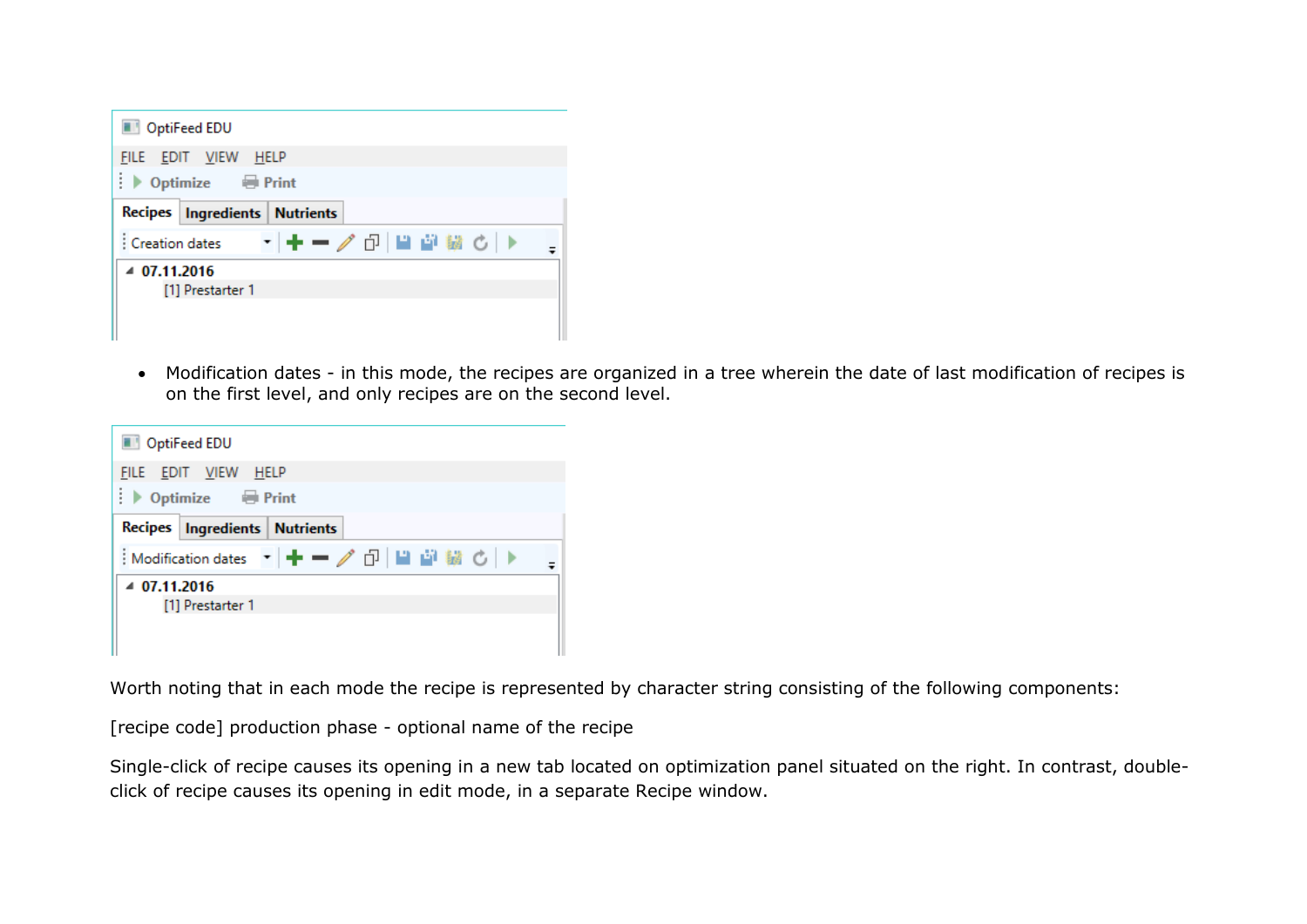The quick slot bar located above the tree contains, besides a selection list that facilitates selection of the mode of recipes grouping, a series of buttons that trigger commands that are also available in the tree context menu activated by right mouse button. Here is a complete list of these commands:

- ÷ create new recipe - opens a window facilitating creation of a new recipe
- delete (active) recipe irretrievably deletes (active) recipe from database  $\equiv$
- Í edit (active) recipe - opens a window facilitating editing of (active) recipe
- 巾 create copy of (active) recipe - opens a window facilitating adding copy of (active) recipe
- Р save (active) recipe - saves changes to (active) recipe

嚉 save (active) recipe as copy - opens a window facilitating adding of a (active) copy of modified recipe; changes to the (active) recipe are discarded

黏着 save (active) recipe as ingredient - opens a window facilitating opening of a new ingredient on the basis of (active) recipe

- Ċ reload (active) recipe - discards changes to (active) recipe
- ▶ optimize (active) recipe - attempts to optimize (active) recipe
- € print (active) recipe - opens a window facilitating printing of (active) recipe

7.3. Ingredients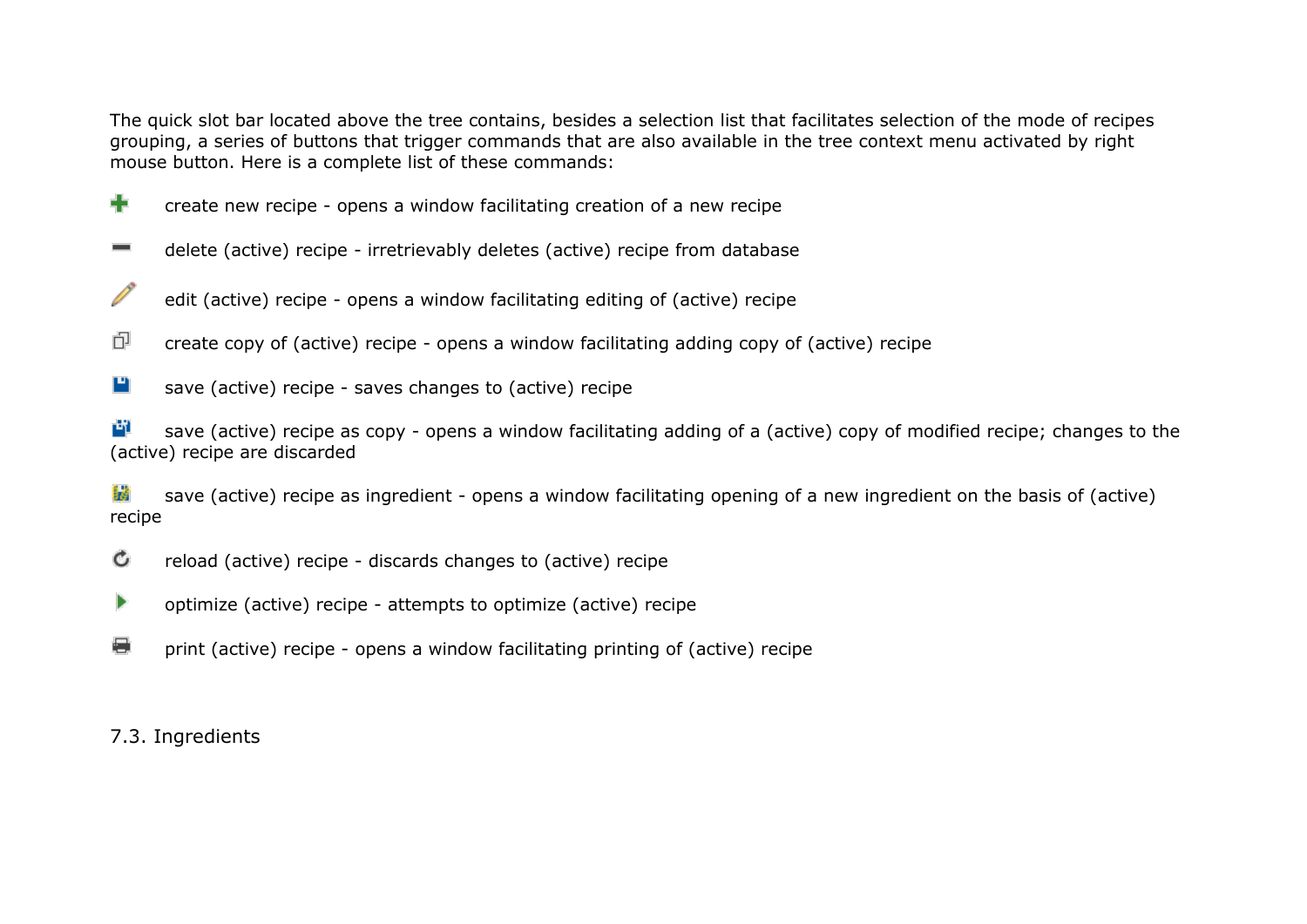Ingredients tab primarily contains a tree of all ingredients. This tree is a 3-level. Ingredients groups are found on the first level. Base ingredients are to be found on the second level. While derivative ingredients, being variants (strains) of base ingredients, are found on the optional third level.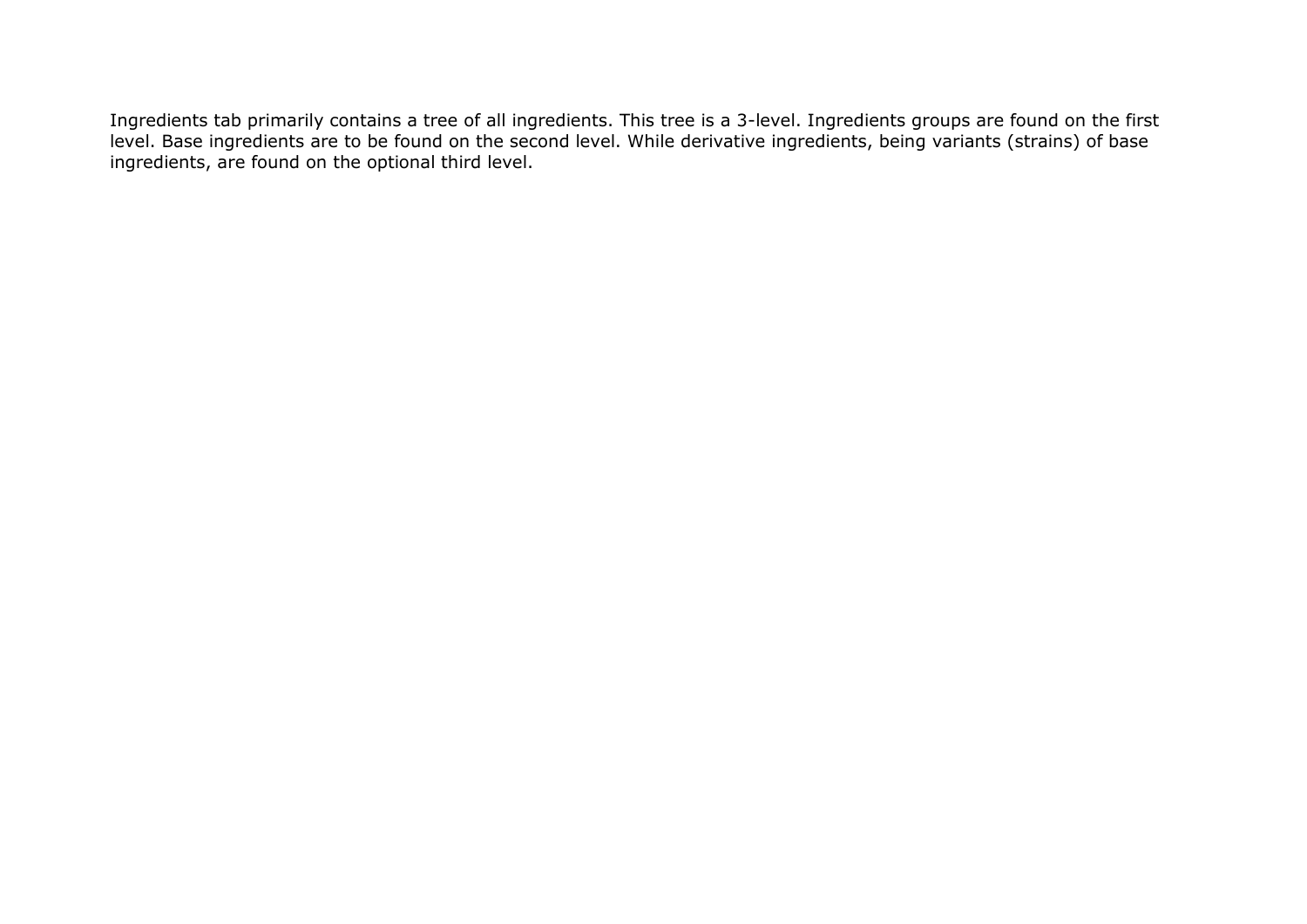| OptiFeed PRO                                       |                                                  |                                     |                  |                          |  |
|----------------------------------------------------|--------------------------------------------------|-------------------------------------|------------------|--------------------------|--|
|                                                    | FILE EDIT VIEW HELP                              |                                     |                  |                          |  |
| $\rightarrow$ Optimize                             | <b>Print</b>                                     |                                     |                  |                          |  |
| <b>Recipes</b>                                     | <b>Ingredients Nutrients</b>                     |                                     |                  |                          |  |
|                                                    | ∔−↗ ∂∣⊙ ⊝  ⇒                                     |                                     |                  |                          |  |
|                                                    | 4 Cereal - grains and middlings                  |                                     |                  |                          |  |
|                                                    | ▲ [#310] Wheat                                   |                                     | υł               | 580,00 €/t               |  |
|                                                    | [#320] Wheat (ENZ)                               |                                     |                  | 580,00 €/t               |  |
|                                                    | [#315] Wheat extruded                            |                                     | u                | 800,00 €/t               |  |
|                                                    | [#317] Cooked wheat                              |                                     | υł               | 700,00 €/t               |  |
|                                                    | [#319] Wheat, cooked middlings                   |                                     | ъđ               | 600,00 €/t               |  |
|                                                    | [#330] Maize 8%                                  |                                     |                  | 600,00 €/t               |  |
|                                                    | [#340] Maize 9%                                  |                                     |                  | 600,00 €/t               |  |
|                                                    | [#345] Corn cooked                               |                                     | υđ               | 600,00 €/t               |  |
|                                                    | $\triangleright$ [#350] Triticale                |                                     |                  | 550,00 €/t               |  |
|                                                    | ▷ [#370] Barley                                  |                                     |                  | 550,00 €/t               |  |
|                                                    | [#375] Cooked barley                             |                                     | w                | 700,00 €/t               |  |
|                                                    | ▷ [#390] Oats                                    |                                     |                  | 450,00 €/t               |  |
|                                                    | [#395] Oats cooked                               |                                     | U                | 600,00 €/t               |  |
|                                                    | ▷ [#410] Rye<br>[#430] Sorghum                   |                                     |                  | 400,00 €/t<br>800,00 €/t |  |
|                                                    | [#440] Rice, brown                               |                                     |                  | 900,00 €/t               |  |
| <b>Protein plants</b>                              |                                                  |                                     |                  |                          |  |
|                                                    | $\triangleright$ Egg and dairy products          |                                     |                  |                          |  |
| $\triangleright$ Oils and fats                     |                                                  |                                     |                  |                          |  |
|                                                    | <b>Products and by-products of food industry</b> |                                     |                  |                          |  |
|                                                    |                                                  |                                     |                  |                          |  |
| $\mathbb{Z} \mathbb{Z}$ $\mathbb{Z}$ $\rightarrow$ |                                                  |                                     |                  |                          |  |
| Code                                               | Nutrient                                         |                                     |                  | Content                  |  |
| #2                                                 | Dry matter                                       | м                                   |                  | 880,00 g/kg              |  |
| #3                                                 | Moisture                                         | $\overline{\phantom{a}}$<br>V<br>ાત | $f_{\mathbf{x}}$ | 120,00 g/kg              |  |
| #4                                                 | Crude protein                                    | $\overline{\phantom{a}}$            |                  | 119,00 g/kg              |  |
| #5                                                 | Crude fat                                        | ₩                                   |                  | 20,00 g/kg               |  |
| #6                                                 | Crude fibre                                      | ₩                                   |                  | 29,00 g/kg               |  |
| #7                                                 | Crude ash                                        | ₹                                   |                  | 18,00 g/kg               |  |
| #8                                                 | Nitrogen free extract                            | ₩                                   | $f_{\mathsf{x}}$ | 694,00 g/kg              |  |
| #30                                                | <b>AMEn Poultry</b>                              |                                     | $f_{\mathsf{x}}$ | 13,49 MJ/kg              |  |
| #31                                                | <b>AMEn Poultry</b>                              |                                     | $f_{\mathbf{x}}$ | 3 220,97 kcal/kg         |  |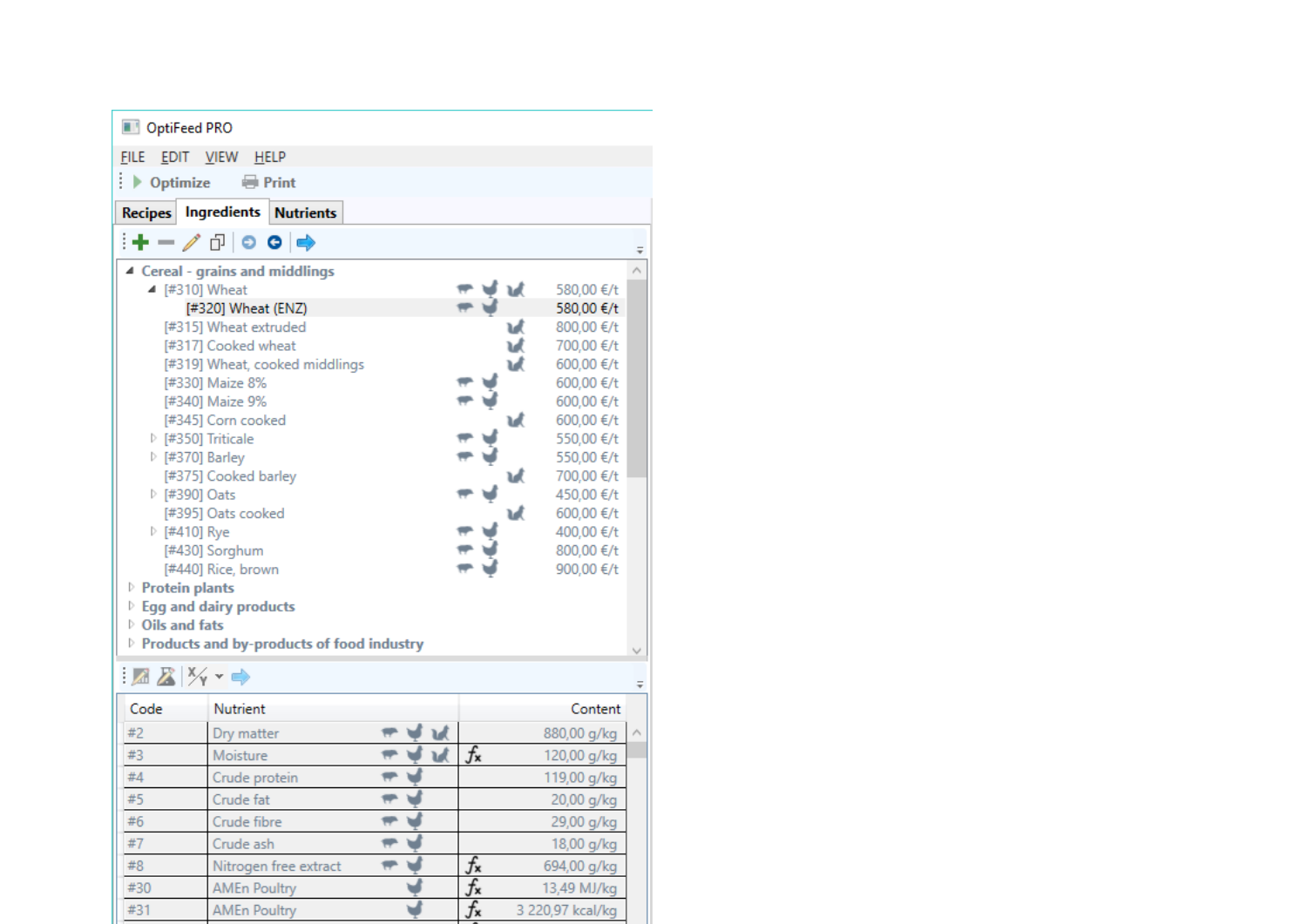A single click of the ingredient causes loading of its list of nutrients contents in the table below ingredients tree. While double-clicking ingredient causes its opening, in edit mode, in a separate Ingredient window.

The quick slot bar located above the tree contains a series of commands-triggering buttons, which are also available in the tree's context menu that is activated by right mouse button. Here is a complete list of these commands:

- ÷ create new ingredient - opens a window that facilitates creating of a new ingredient
- delete (current) ingredient irretrievably deletes (current) ingredient from the database
- Í edit (current) ingredient - opens that facilitates editing of (current) ingredient
- 巾 add copy of (current) ingredient - opens a window that facilitates adding a copy of (current) ingredient
- ⊝ export (current) ingredient - exports (current) ingredient to a file in .ing format
- Θ import ingredient from file - imports ingredient from a file of .ing format
- $\Rightarrow$ add (current) ingredient to active recipe - adds (current) ingredient to the list of active recipe's ingredients

The table of nutrients contents located under ingredients tree consist of the following columns:

- Code nutrient code
- Nutrient nutrient name
- Content nutrient content in the ingredient expressed in its proper unit

Nutrients contents may be preceded by the following symbols:

 $f_{\mathbf{x}}$ for a given nutrient, dependencies have been defined and are used to calculate the content - program uses content calculated from the dependencies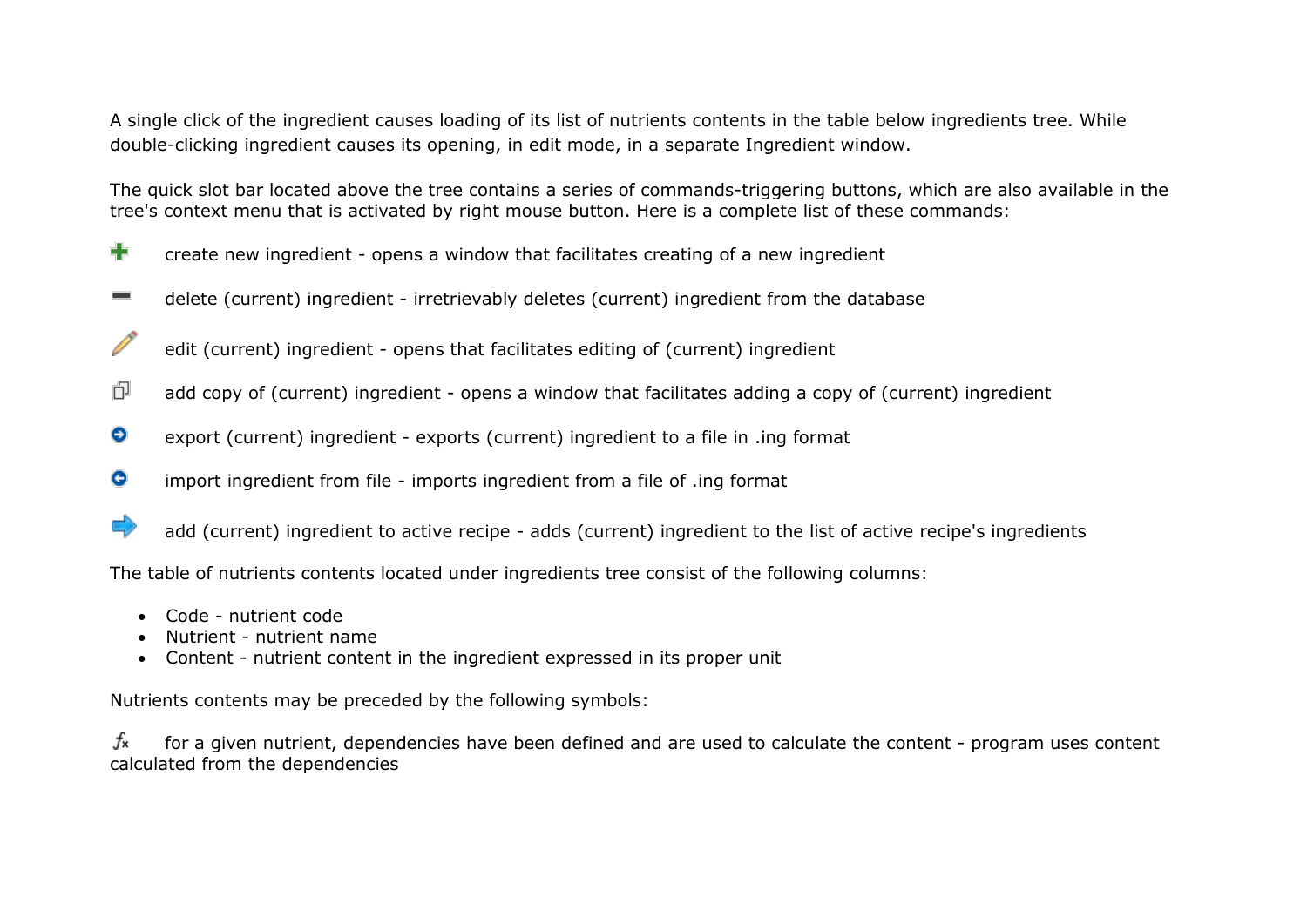fx for a given nutrient, dependencies have been defined, but they are not used to calculate the content - program uses own content

 $f_{\mathbf{x}}$ for a given nutrient, no dependencies have been defined, but it was decided that the content be calculated from the dependencies - program uses own content

No symbol means that no dependencies have been defined for the current nutrient and it was decided to use own content the program uses own content.

The quick slot bar located above the table consists of a series of commands-triggering buttons, which are also available in the context menu of the table, activated by right mouse button. Here is a complete list of these commands:

L. edit (current) nutrient content - opens the window for editing (current) nutrient contents in ingredient (applies only to ingredients nutrients supplied with the program and all the nutrients of your ingredients) - the command also activated by double-clicking the nutrient in the table

A edit (current) nutrient - opens a window for editing (current) nutrient (applies only to your nutrients)

add new nutrients ratio to active recipe - creates a new ratio with (selected) nutrient in the numerator and adds it to the active recipe

 $\rightarrow$ <sup>x</sup> insert (selected) nutrient into current ratio numerator of active recipe - inserts, potentially overwriting, (selected) nutrient to numerator of active recipe current ratio

 $\Rightarrow$ insert (selected) nutrient into current ratio denominator of active recipe - inserts, potentially overwriting (selected) component of the denominator of the ratio of the current active recipe

add (current) nutrient to active recipe - adds (current) nutrient to the list of active recipe's ingredients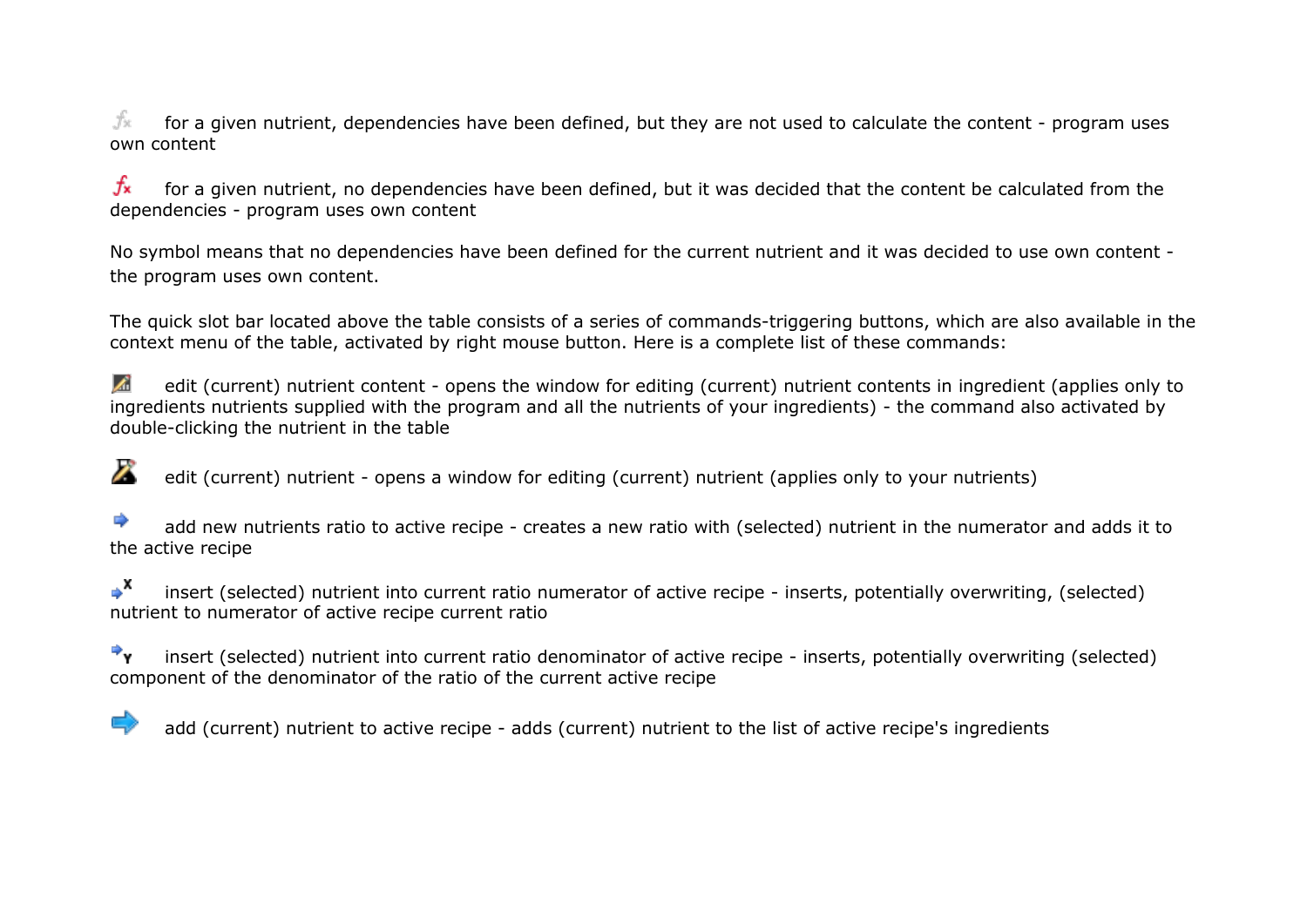# 7.4. Nutrients

Nutrients tab contains a tree for all nutrients. It is a 2-level tree. Components groups are found on the first level. The second level is occupied exclusively by ingredients.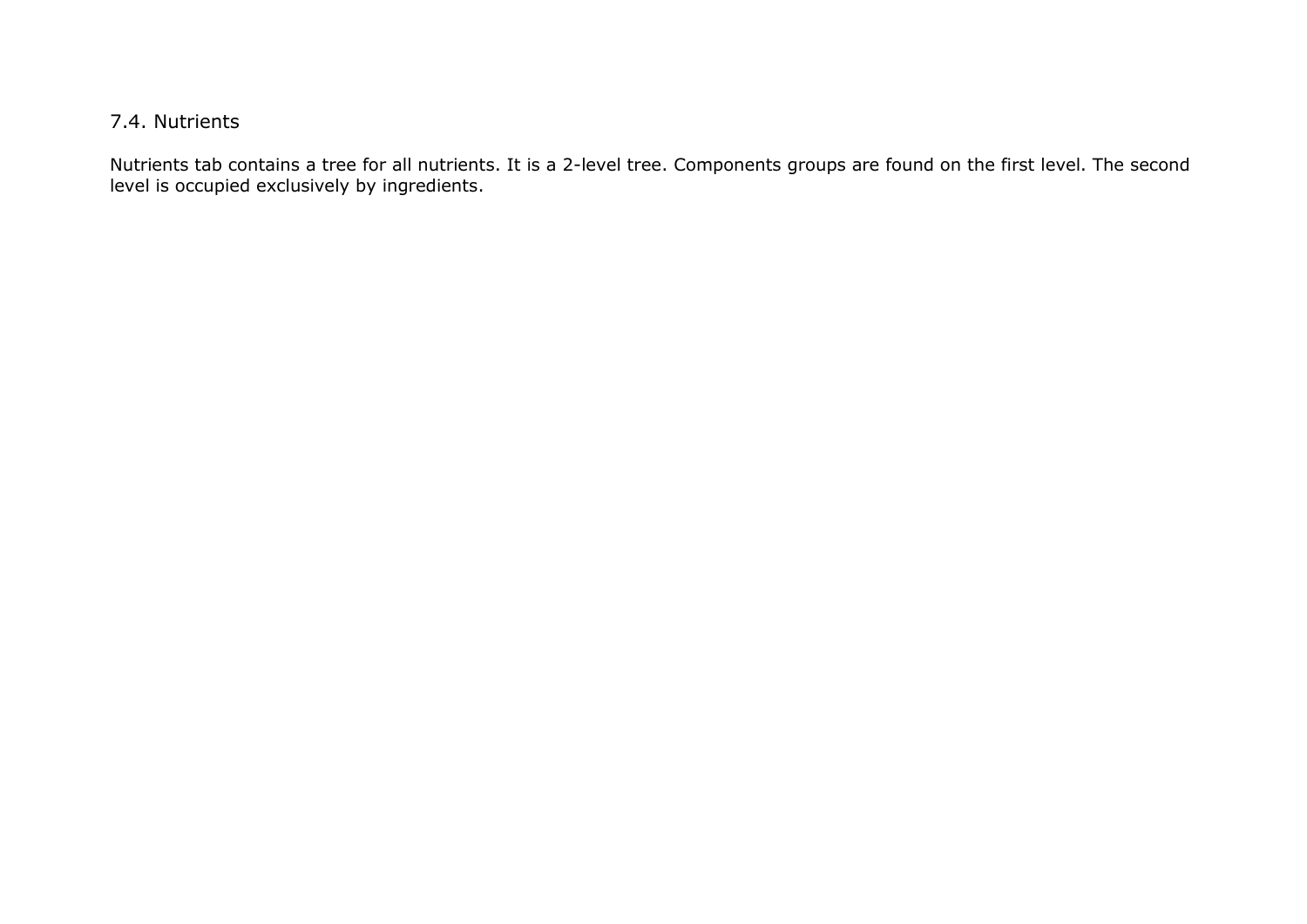| w<br>ъđ | [g/kg]<br>[g/kg]<br>[g/kg]<br>[g/kg]<br>[g/kg]<br>[g/kg]<br>[g/kg]<br>[g/kg]<br>[g/kg]<br>[g/kg]<br>[g/kg]<br>[g/kg]<br>[g/kg]<br>[g/kg]<br>[g/kg]<br>[g/kg] |
|---------|--------------------------------------------------------------------------------------------------------------------------------------------------------------|
|         |                                                                                                                                                              |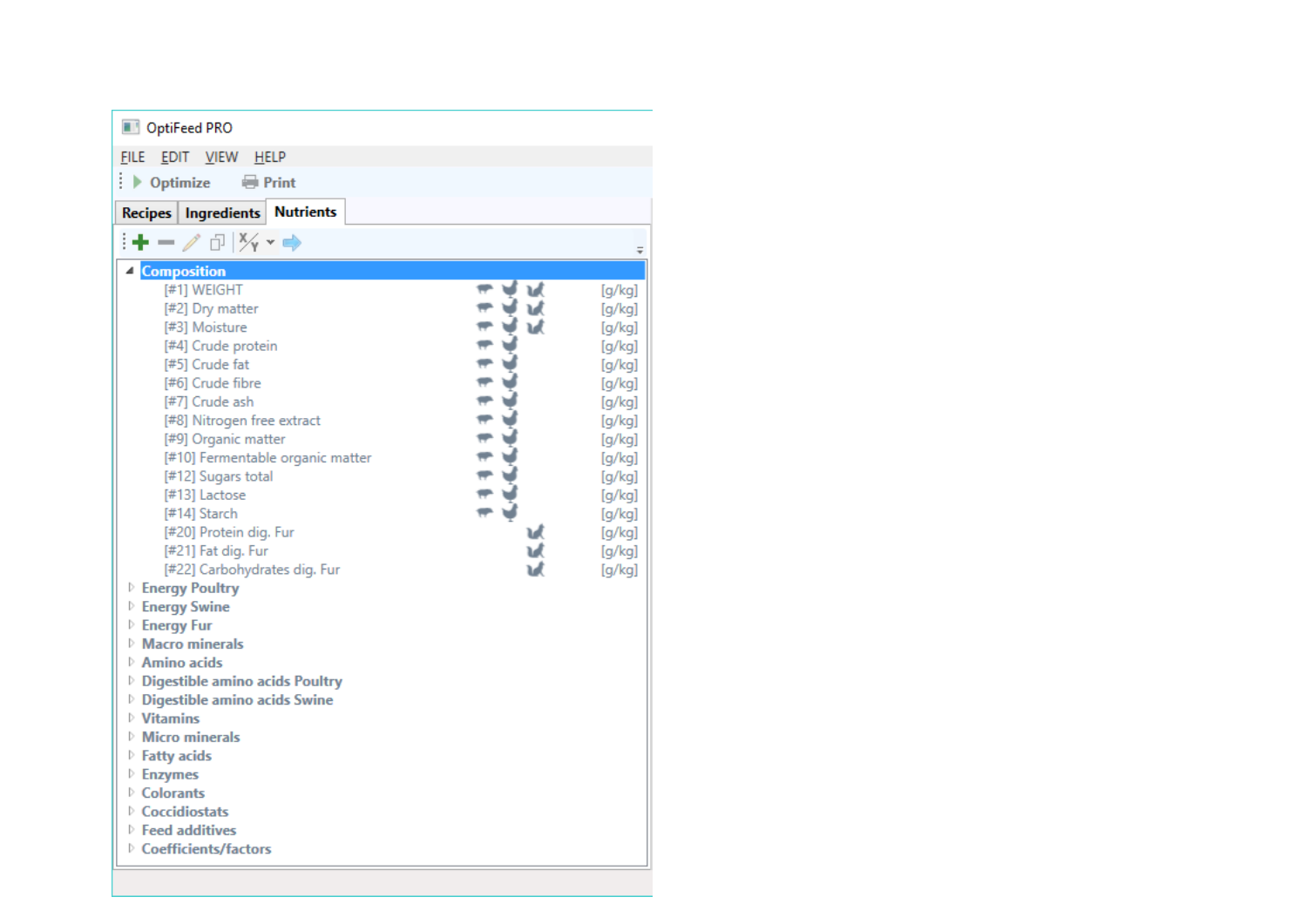Double-clicking of the nutrient opens it in edit mode, in a separate Nutrient window.

The quick slot bar located above the tree contains a series of commands-triggering buttons, which are also available in the tree's context menu activate by right mouse button. Here is a complete list of these commands:

- ÷ create new nutrient - opens a window for creating a new nutrient
- delete (current) nutrient irretrievably deletes (current) nutrient from the database  $\equiv$
- edit (current) nutrient opens a window for editing (current) nutrient
- 巾 add copy of (current) nutrient - opens a window that facilitates adding a copy of (current) nutrient

</u> add new nutrients ratio to active recipe - creates a new ration with (selected) nutrient in the numerator and adds it to the active recipe

 $\mathbf{X}$ insert (selected) nutrient into current ratio numerator of active recipe - inserts, potentially overwriting, (selected) nutrient into current ratio denominator of active recipe

 $\Rightarrow$ insert (selected) nutrient into current ratio denominator of active recipe - inserts (selected) nutrient, potentially overwriting, into current ratio denominator of active recipe

add (current) nutrient to active recipe - adds (current) nutrient to the list of nutrients of active recipe

## 7.5. Optimization panel

Optimization panel occupies the entire right side of the working area. It consists of tabs representing all currently open feed recipe (just to remind – in order to open a recipe, it is enough to click it in the recipes tree).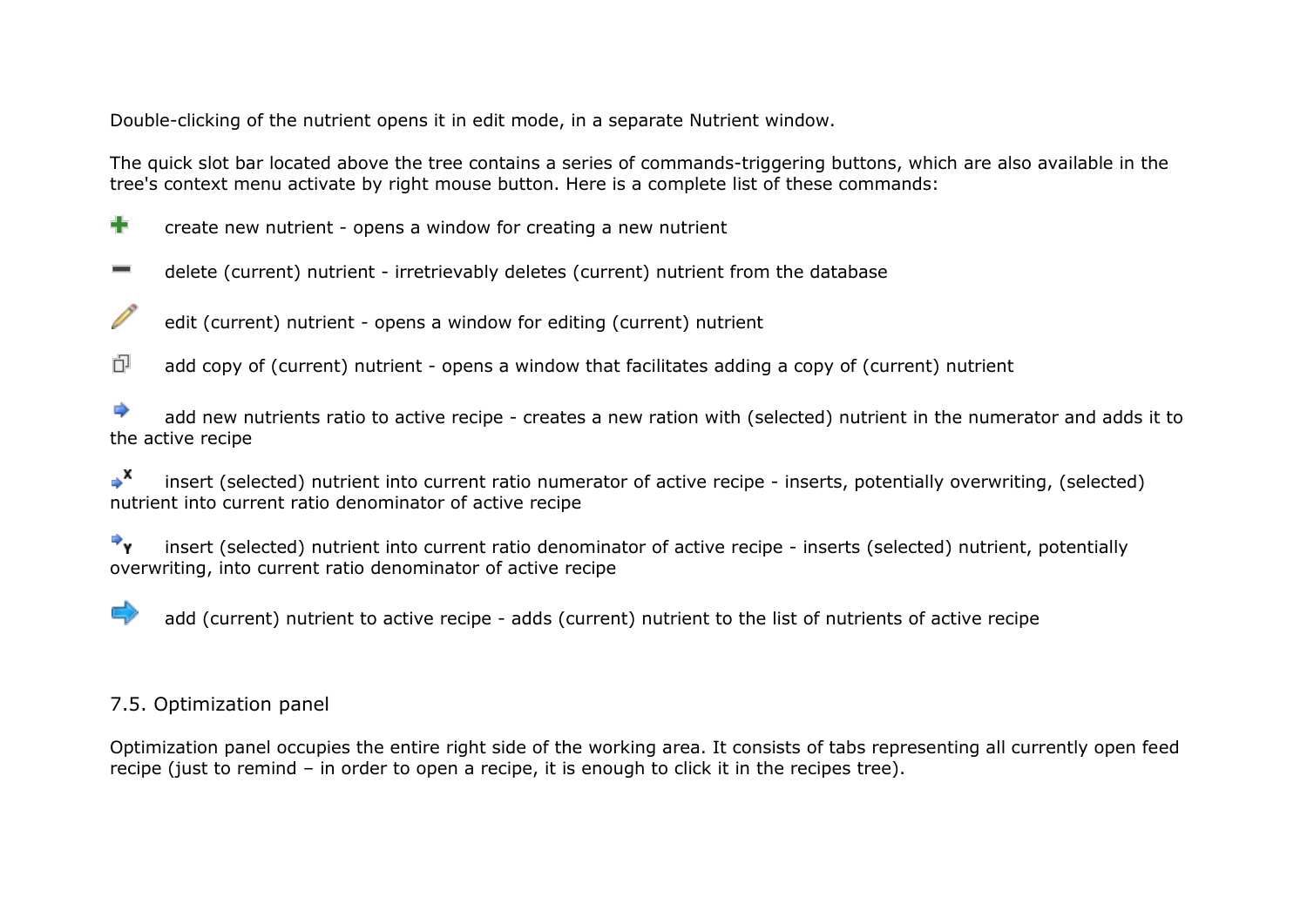| OptiFeed PRO           |                                                                                                                                                                                  |               |         |             |                    |                 |                          |                 |           |
|------------------------|----------------------------------------------------------------------------------------------------------------------------------------------------------------------------------|---------------|---------|-------------|--------------------|-----------------|--------------------------|-----------------|-----------|
|                        | FILE EDIT VIEW HELP                                                                                                                                                              |               |         |             |                    |                 |                          |                 |           |
| $\rightarrow$ Optimize | <b>Print</b>                                                                                                                                                                     |               |         |             |                    |                 |                          |                 |           |
| $*$ [1] $x$            |                                                                                                                                                                                  |               |         |             |                    |                 |                          |                 |           |
|                        | Previous price: 580,00 € 580,00 €/t Price: 763,39 € (+183,39 €) 763,39 €/t (+183,39 €/t) Quantity: 100,00% 1000,00 kg ● ▶ ●                                                      |               |         |             |                    |                 |                          |                 |           |
|                        | $\left\Vert \leftarrow\right\Vert _{Q_{1}}$ $\left\Vert \cdot\right\Vert _{H^{1}}$ pai pai $\left\Vert \circ\right\Vert _{S_{0}}$ $\left\Vert \cdot\right\Vert _{H^{1}}$ pai pai |               |         |             |                    |                 |                          |                 |           |
| Code                   | Ingredient                                                                                                                                                                       | Price $[€/t]$ | Min [%] | Max [%]     | $\equiv$ Share [%] | " Quantity [kg] |                          | Difference [kg] | Min price |
| #320                   | Wheat (ENZ)                                                                                                                                                                      | 580,00        |         |             | 83,63              |                 | 836,26                   | $-163,74$       |           |
| #480                   | Soybean meal                                                                                                                                                                     | 1700,00       |         |             | 16,37              |                 | 163,74                   | 163,74          | 58        |
| #330                   | Maize 8%                                                                                                                                                                         | 600,00        |         |             | 0,00               |                 | 0,00                     |                 | 4.        |
| <b>Nutrients</b>       | <b>Nutrients ratios</b>                                                                                                                                                          |               |         |             |                    |                 |                          |                 |           |
|                        | $\leftarrow$ 24 24 24 24                                                                                                                                                         |               |         |             |                    |                 |                          |                 |           |
| Code                   | Nutrient                                                                                                                                                                         |               |         | Min         |                    | Max             |                          | <b>Content</b>  |           |
| $\#5$                  | Crude fat                                                                                                                                                                        |               |         |             |                    |                 |                          | 20,65 g/kg      |           |
| #4                     | Crude protein                                                                                                                                                                    |               |         | 175,00 g/kg |                    |                 | $\overline{\phantom{a}}$ | 175,00 g/kg     |           |
| #6                     | Crude fibre                                                                                                                                                                      |               |         |             |                    |                 |                          | 30,96 g/kg      |           |
|                        |                                                                                                                                                                                  |               |         |             |                    |                 |                          |                 |           |

The recipe header contains its code (in square brackets), optionally preceded by a \*, whose presence indicates that since its opening, the recipe has been modified, and a button used to close it.

Next in line are two adjacent toolbars: parameters toolbar and ingredients command toolbar.

Recipe parameters toolbar contains the following information:

- previous recipe price  $[\mathcal{E}/\mathsf{charge} \text{ and } \mathcal{E}/\mathsf{t}]$
- current recipe price and the difference between current and previous price  $\lceil \epsilon / \text{charge} \rceil$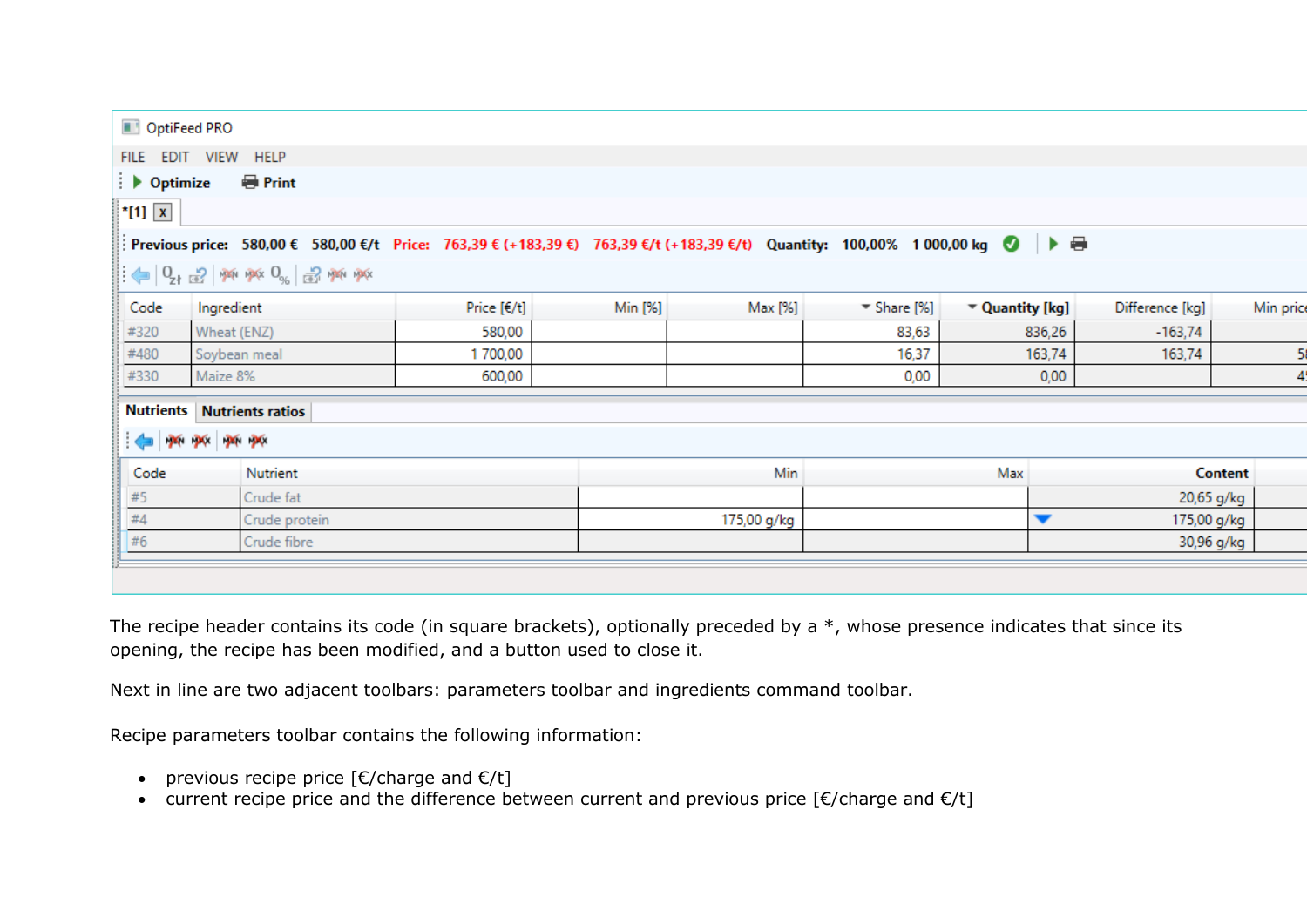- actual amount of feed [% and kg ] should be 100% and amount in kg equal to charge respectively
- icon, which represents the result of last optimization: positive  $\bullet$ , neutral  $\bullet$ , negative  $\bullet$ , or unknown  $\bullet$ ; More detailed information on quality of optimization result can be achieved by hovering the mouse cursor over the icon.

If the program was unable to find an optimal composition of recipe, which it notifies using an icon  $\Box$ , it marks with a red font all restrictions, Min and Max, of ingredients / nutrients/ ratios of standing in its way. These are the so-called infeasibility set limitations. In this case, they should be loosened or removed and optimization process repeated. If these restrictions apply to ingredients contents or their ratios, then adding of ingredients may prove effective.

In the case of current price and current amount, the program signals values as inferior or erroneous using red font, while green symbolizes better or correct values. Black color is neutral.

## 7.5.1. Ingredients

A table of ingredients selected for optimization of recipe is situated under the parameters and commands toolbars. It contains the following columns:

- Code ingredient code
- Ingredient ingredient name
- Price  $E/t$ ] ingredient price in  $E/t$  (input box editable)
- Min  $[%]$  minimum acceptable percentage of ingredient (input box editable)
- Max [%]-maximum permissible percentage share of ingredient (input box editable)
- Share [%] current percentage share of ingredient (input box editable)
- Quantity [kg] current amount of ingredient in kg
- Difference [kg] difference between current and previous amount of ingredient kg
- Min price  $E/t$ ] minimum price of ingredient  $E/t$ ] at which its share remains unchanged
- Max price  $\lceil \epsilon / t \rceil$  maximum price of ingredient  $\lceil \epsilon / t \rceil$  at which its share remains unchanged

Ingredient price in €/t can be edited in two ways. The first of these is ad hoc modification of the price directly in the ingredients table. Such a modified price - called local price - will be visible only in the current recipe. A star \* appears to its right indicating that this price differs from ingredient price saved in the database. The same can be achieved by changing the price of ingredient in a separate window activated by the command "edit (current) ingredient" (or double-click) on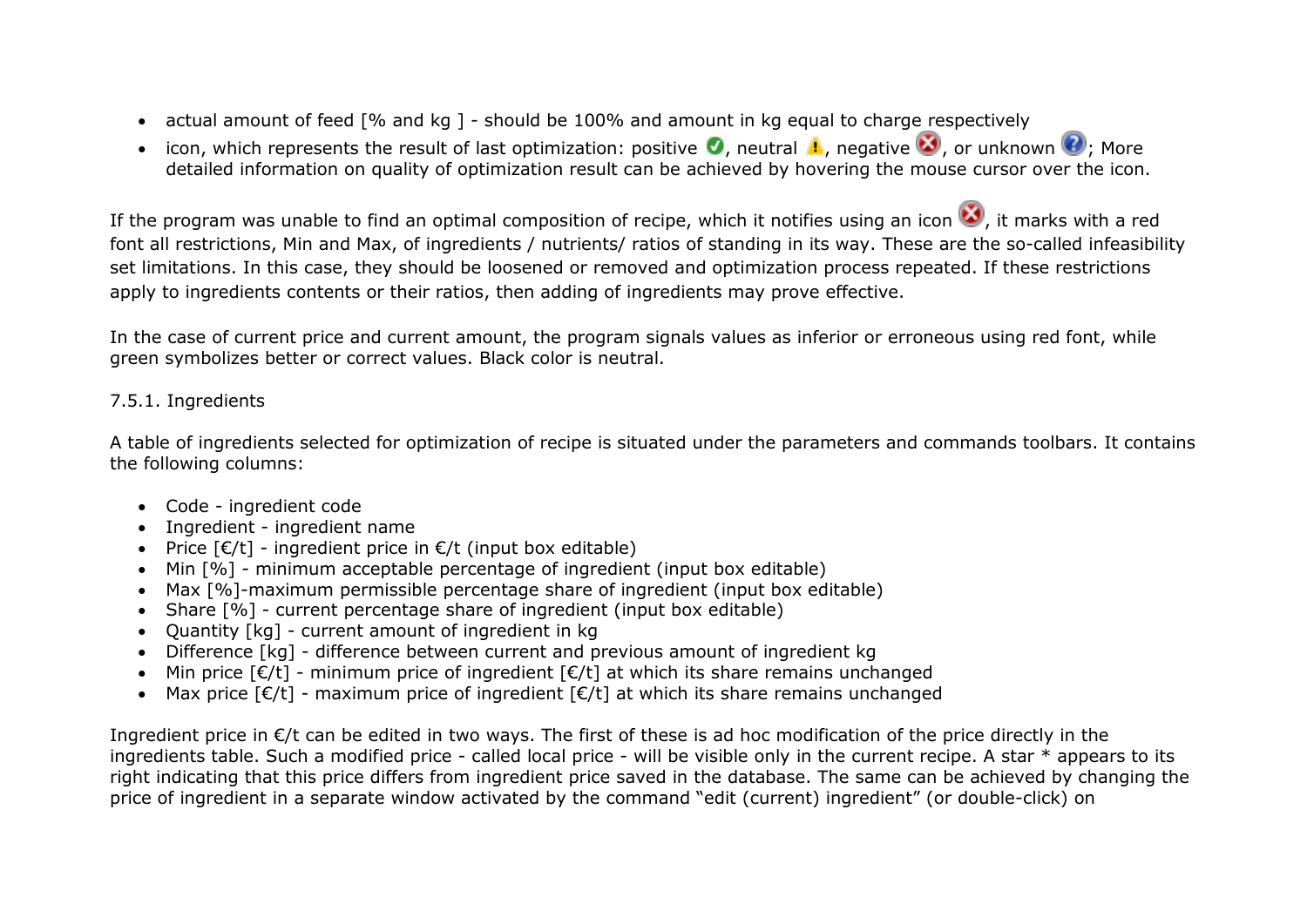## Ingredients tab tree. **It should be kept in mind that a modified price - called global price - will be automatically propagated to all the recipes in the program, except of those that had had local prices entered before.**

In addition to optimizing, it offers the possibility of manually balancing recipes – text fields in the Share column [%], where any value can be entered (as long as they add up to 100%) are used for this. Additionally, the program makes sure that the shares you entered are within the ranges provided in the Min [%] and Max [%]columns. The program signals a violation of this rules by red font.

Blue arrowheads may appear in the column with percentage share. Arrowhead pointing upwards  $($ ingredient share is greater than or equal to Max limit, and an arrowhead pointing down ( $\blacktriangledown$ ), that ingredient share is less than or equal to the Min limit.

The quick slot bar located below the parameters toolbar contains a series of commands-triggering buttons, which are also available in the context menu of ingredients table activated by right mouse button. Here is a complete list of these commands:

delete (current) ingredient from (active) recipe - deletes (current) ingredient from the list of ingredients of (active) recipe

ಕ? restore database price of (current) ingredient - replaces the local price of (current) ingredient with its global (database) price

 $\mathbb{X}$ delete Min constraint of (current) ingredient - permanently deletes minimum permissible percentage ingredient share

**P**X delete Max constraint of (current) ingredient - permanently removes maximum permissible percentage ingredient share

 $\mathbf{0}_{\alpha}$ reset (current) ingredient share - resets (current) ingredient share

品 restore database prices of all ingredients - replaces local prices of all ingredients with their global (database) prices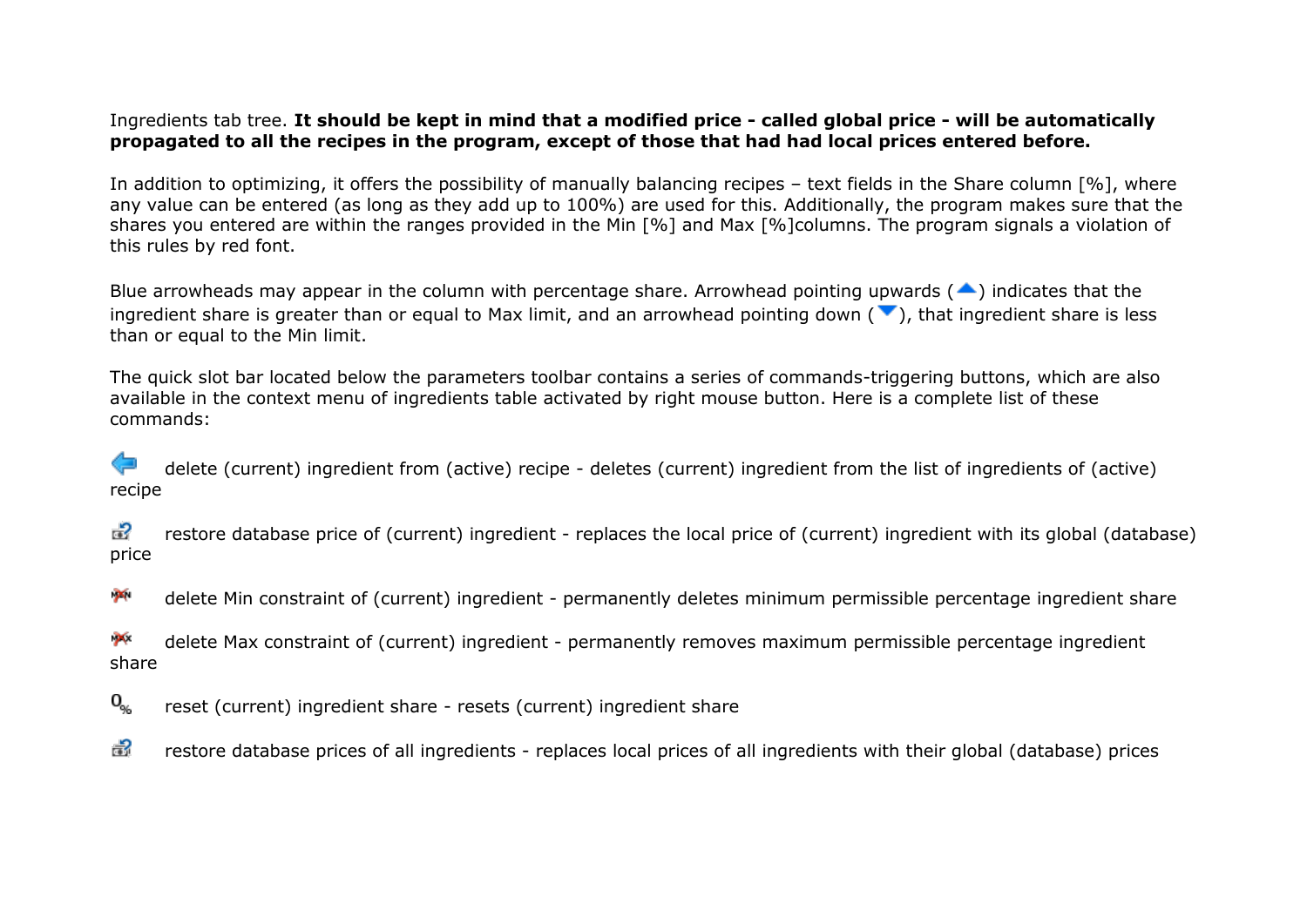$\mathcal{N}$ delete Min constraints of all ingredients - permanently deletes minimum permissible percentage ingredient shares for all the ingredients

 $\mathbf{X}$ delete Max constraints of all ingredients - permanently deletes maximum permissible percentage ingredient shares for all the ingredients

## 7.5.2. Nutrients

Two tabs with tables are found at the bottom of optimization panel. The first one contains a list of nutrients selected for optimization of the recipe. It consists of the following columns:

- Code nutrient code
- Nutrient nutrient name
- Min minimum permissible nutrient content expressed in its proper unit (input box editable)
- Max the maximum permissible nutrient content expressed in its proper unit (input box editable)
- Content nutrient content expressed in its proper unit (input box editable)
- Difference the difference between current and previous nutrient content expressed in its proper unit (input box editable)

The program constantly makes sure that the contents of all nutrients are within the ranges specified in Min and Max columns. The program indicates when this rule has been breached with the help of red font.

Blue arrowheads may appear in the column with the content. An arrowhead pointing upwards ( $\blacktriangle$ ) indicates the nutrient content is greater than or equal to Max limit, while an arrowhead pointing down  $($   $\bullet$ ) indicates that the nutrient content is less than or equal to Min limit.

The quick slot bar located above the nutrients table contains a series of commands-triggering buttons, which are also available in the table context menu activated by right mouse button. Here is a complete list of these commands:

delete (current) nutrient from (active) recipe - deletes (current) nutrient from the list of nutrients of (active) recipe

**PA** delete Min constraint of (current) nutrient - irretrievably deletes minimum permissible value of nutrient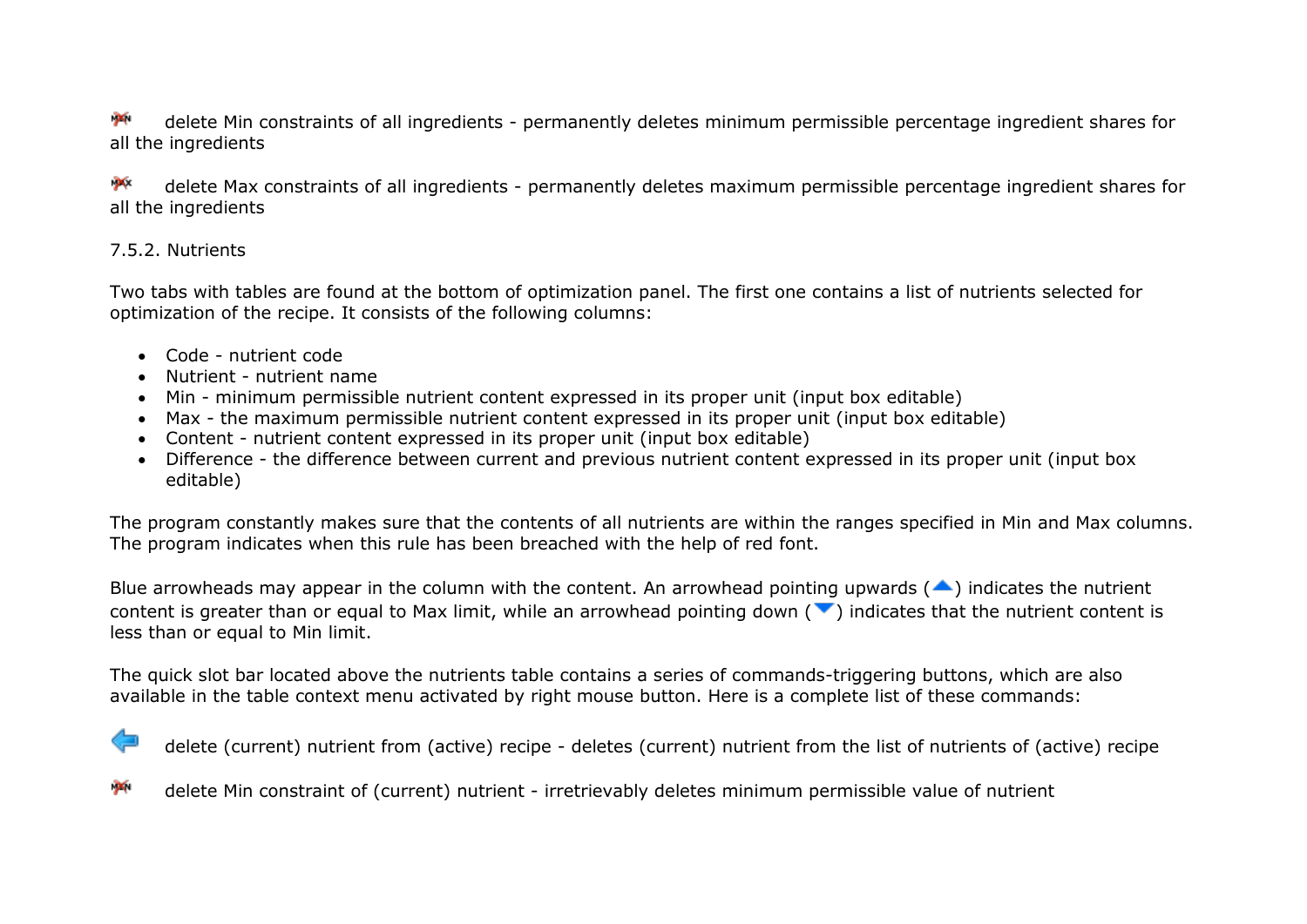- $\mathbf{X}$ delete Max constraint of (current) nutrient - irretrievably deletes maximum permissible value of nutrient
- $\boldsymbol{\times}$ delete Min constraints of all nutrients - irretrievably deletes minimum permissible values of all nutrients
- **P**X delete Max constraints of all nutrients - irretrievably deletes maximum permissible values of all nutrients

### 7.5.3. Nutrients ratios

The second tab contains a list of nutrients ratios selected to optimize the recipe.

| <b>Nutrients Nutrients ratios</b>                                                                                                                                      |             |        |            |     |     |
|------------------------------------------------------------------------------------------------------------------------------------------------------------------------|-------------|--------|------------|-----|-----|
| $\frac{1}{2}$ $\Leftarrow$ $\frac{1}{2}$ $\frac{1}{2}$ $\frac{1}{2}$ $\frac{1}{2}$ $\frac{1}{2}$ $\frac{1}{2}$ $\frac{1}{2}$ $\frac{1}{2}$ $\frac{1}{2}$ $\frac{1}{2}$ |             |        |            |     |     |
| Code N                                                                                                                                                                 | Nutrient N  | Code D | Nutrient D | Min | Max |
| #6                                                                                                                                                                     | Crude fibre | #5     | Crude fat  |     |     |
|                                                                                                                                                                        |             |        |            |     |     |
|                                                                                                                                                                        |             |        |            |     |     |
|                                                                                                                                                                        |             |        |            |     |     |
|                                                                                                                                                                        |             |        |            |     |     |

It consists of the following columns:

- Code N nutrient code in ratio numerator
- Nutrient N nutrient name in ratio numerator
- Code D nutrient code in ratio denominator
- Nutrient D nutrient name in ratio denominator
- Min minimum permissible value of nutrients ratio (input box editable)
- Max maximum permissible value of nutrients ratio (input box field)
- Ratio value of nutrients ratio

The program constantly makes sure that the contents of all nutrients ratios are within the ranges specified in Min and Max columns. The program indicates when this rule has been breached with the help of red font.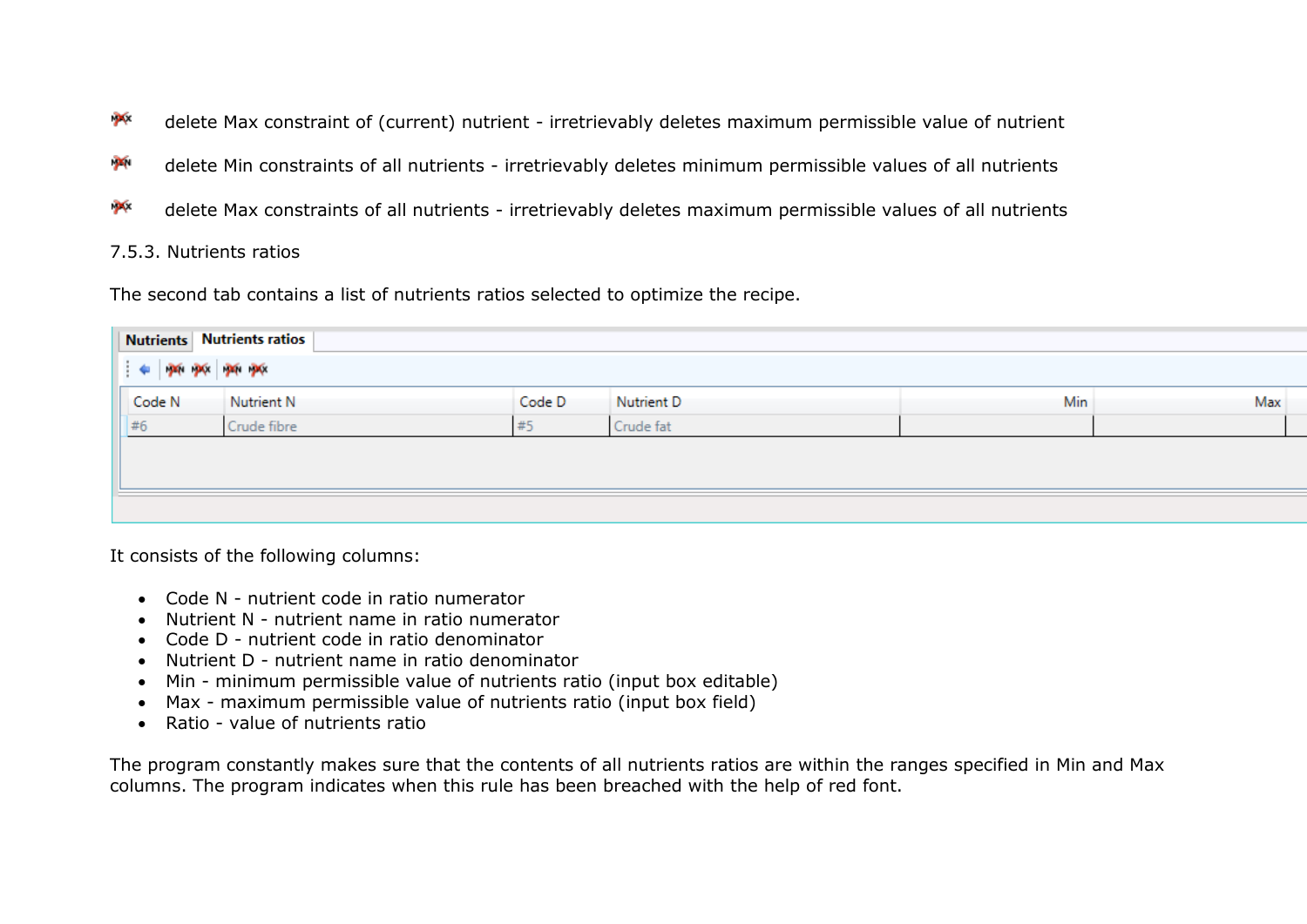Blue arrowheads may appear in the column with the ratio. An arrowhead pointing upwards  $($ <sup>4</sup>) indicates the ratio is greater than or equal to Max limit, while an arrowhead pointing down ( $\blacktriangledown$ ) indicates that the ratio is less than or equal to Min limit.

The quick slot bar located above the ratios table contains a series of commands-triggering buttons, which are also available in the table context menu activated by right mouse button. Here is a complete list of these commands:

delete (current) nutrients ratio from (active) recipe - deletes (current) nutrients ratio from list of nutrients ratios of (active) recipe

- $\mathbf{\times}$ delete Min constraint of (current) ratio - irretrievably deletes minimum permissible ratio value of nutrients ratio
- $\mathbf{p}$ delete Max constraint of (current) ratio - irretrievably deletes maximum permissible value of nutrients ratio
- $\mathbb{Z}$ delete Min constraints of all nutrients ratios - irretrievably deletes minimum permissible value of all nutrients ratios
- $\mathbf{p}$ delete Max constraints of all nutrients ratios - irretrievably deletes maximum permissible value of all nutrients ratios

## 7.6. Closing of recipe

Closing of modified recipe using the button on the tab with its code causes appearance of the following window on the screen: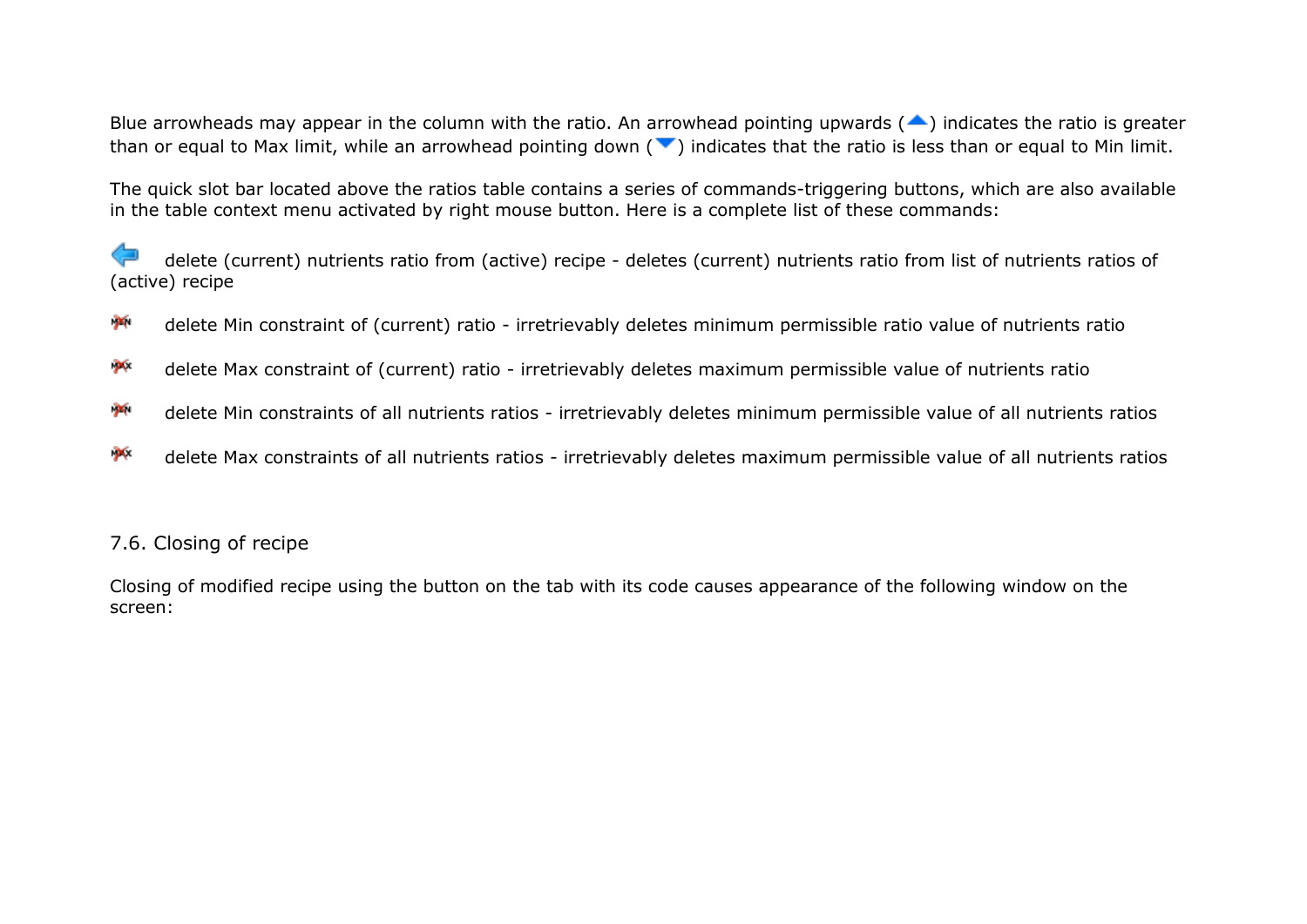| Recipe modification<br>×              |  |  |
|---------------------------------------|--|--|
| Recipe [1] Prestarter 1 was modified. |  |  |
| Save changes                          |  |  |
| Discard changes                       |  |  |
| Save modified recipe as copy          |  |  |
| Cancel                                |  |  |

The meaning of individual commands is intuitive and requires no additional explanation.

# 7.7. Closing of program

Closing of program in a situation where least one recipe was modified results in the appearance of the following window: